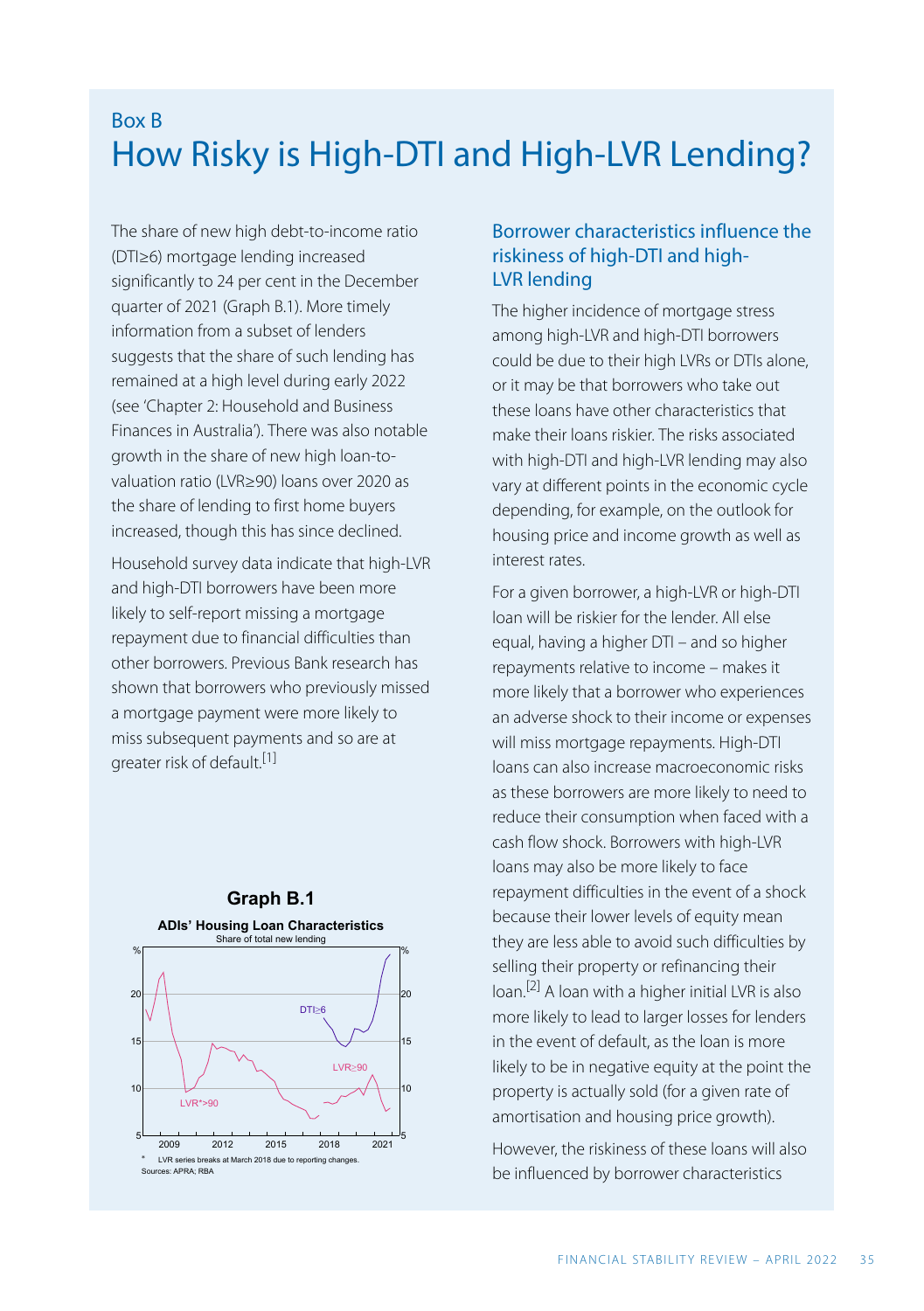such as their levels of income and wealth, and the size of their liquidity buffers (i.e. their holdings of liquid assets such as cash and bank deposits relative to disposable income).

<span id="page-1-0"></span>This box uses data from the Household Income and Labour Dynamics in Australia (HILDA) survey to examine whether borrower characteristics amplify or mitigate the risks represented by their reported difficulties repaying their mortgages.<sup>[\[3\]](#page-4-2)</sup> Limitations of this approach include that the most recent available data are from 2018, as well as that the relatively small sample size may introduce some uncertainty. It should be noted that the characteristics of the relevant borrowers may have changed since the last survey, particularly given the significant increase in the number of borrowers taking out high-LVR and high-DTI loans over recent years. Moreover, it is not possible to observe all borrower characteristics that could influence their decisions to take out these loans and their potential to experience repayment difficulties (such as their willingness to take risks and attitudes towards saving).

### Borrowers with high initial LVRs have tended to be riskier, but the riskiness of those with high initial DTIs has varied widely

The survey data indicate that borrowers with high initial LVRs have tended to have certain characteristics that increase the likelihood of repayment difficulty. In particular, they have tended to have lower liquidity buffers, lower incomes and lower total wealth than other borrowers.

In contrast, the risk characteristics of borrowers with high DTIs have historically been mixed. High-DTI borrowers tend to have slightly higher liquidity buffers than

low-DTI borrowers, which, on average, reduces the risks associated with these loans. However, there is considerable variation among borrowers with high DTIs: those with low liquidity buffers have been more likely to report mortgage repayment difficulties than other borrowers, while those with high buffers have generally been less likely to report repayment difficulties. The income and wealth characteristics of high-DTI borrowers vary depending on whether the borrower is an owner-occupier or an investor. Within both groups of borrowers, those with high DTIs are more likely to have lower incomes (which tends to amplify the risks associated with these loans) but higher wealth (which tends to reduce risks). But among high-DTI borrowers, owner-occupiers have tended to be riskier than investors as they tend to have lower income and lower relative wealth. Borrowers with loans that have high DTIs and other high-risk characteristics such as high LVRs, low net income surpluses (NIS) or interest-only payments are likely to be especially risky. Taken together with the complex nature of high-DTI borrowers' risk characteristics, this underscores that lenders should closely scrutinise their high-DTI loans to ensure their overall portfolio risks remain contained.

### Owner-occupiers with high LVRs have had lower liquidity buffers, incomes and wealth than other borrowers

Owner-occupier borrowers whose initial LVR was greater than or equal to 90 have been more likely to report mortgage repayment difficulties than owner-occupiers with lower LVRs. This is consistent with evidence that borrowers with high LVRs are more likely to have lower liquidity buffers, lower incomes and lower total wealth than other borrowers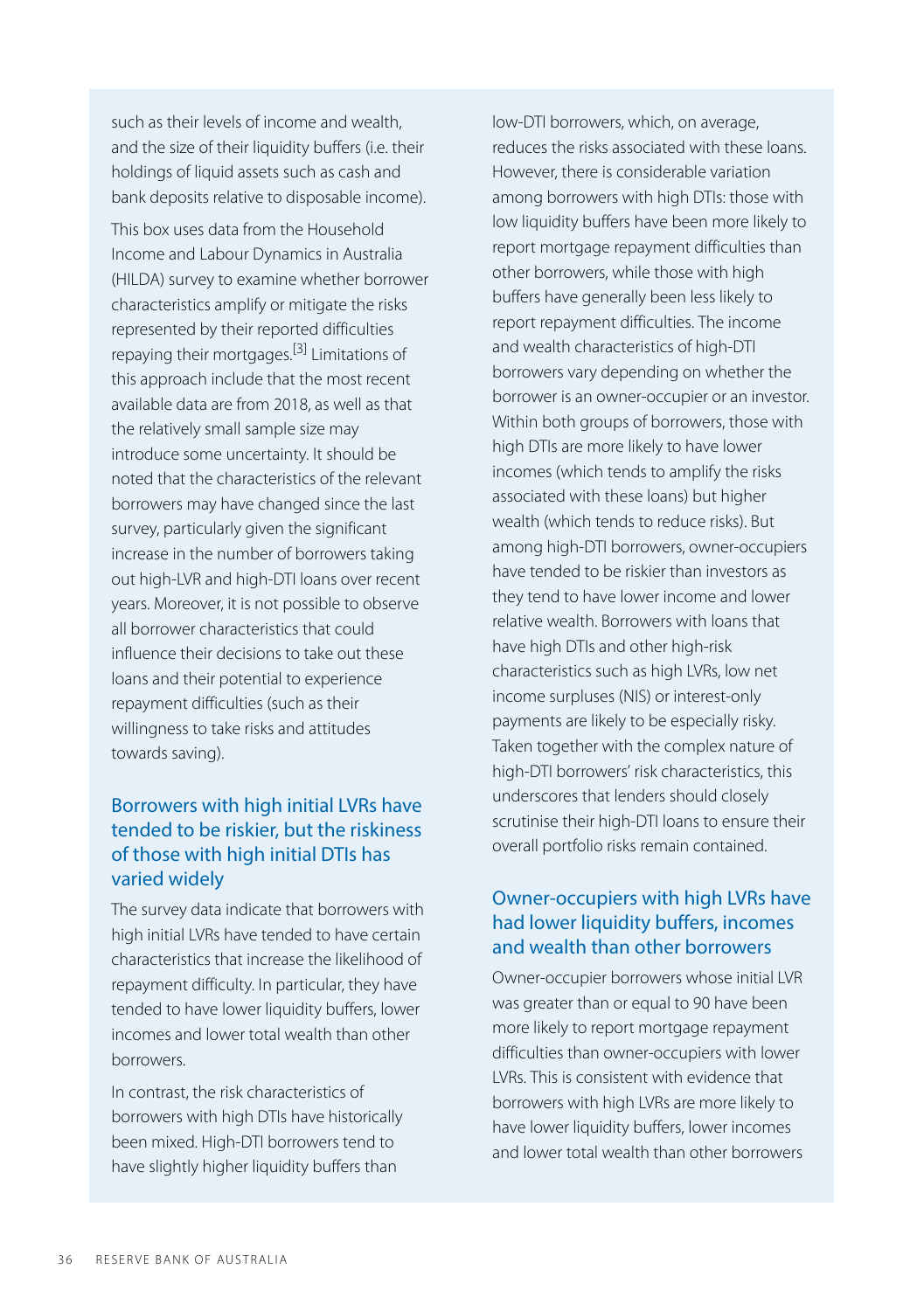– partly reflecting the fact that first home buyers account for a large share of high-LVR  $l<sub>0</sub>$ ans. $[4]$ 

<span id="page-2-0"></span>Owner-occupier borrowers with high initial LVRs have tended to have lower liquidity buffers than other owner-occupier borrowers (Graph B.2). Households with small liquidity buffers are less able to use those liquid assets to make mortgage repayments if they experience unanticipated shocks to their income or expenses. They are therefore more likely to fall behind on their debt repayments. While low buffers increase the incidence of mortgage stress for all borrowers, the effect has been more pronounced for borrowers with high LVRs.

<span id="page-2-2"></span><span id="page-2-1"></span>Owner-occupiers with high initial LVRs have been more likely than other borrowers to have low liquidity buffers and report mortgage repayment difficulties throughout the life of their loans. The persistence of low liquidity buffers and mortgage stress among borrowers with high initial LVRs might reflect that high-LVR owner-occupiers have also been more likely to have a low NIS at origination.

Owner-occupiers with a high initial LVR have also tended to have lower incomes than other borrowers (Graph B.3). This amplifies the riskiness of these loans, in part because lower income borrowers are more likely to face repayment difficulties in the event of an unanticipated increase in their expenses. This is not surprising as lower-income borrowers are less able to save a large enough deposit to avoid paying lenders mortgage insurance (LMI) (borrowers with an LVR>80 are required to pay LMI). While a lower income increases the probability of mortgage stress for all borrowers, this has been especially true for lower-income borrowers with high LVRs.<sup>[\[5\]](#page-4-4)</sup>

High-LVR owner-occupiers have also been much less likely to be wealthy than other borrowers: only around one-quarter had wealth exceeding \$1 million in 2018, compared to around half of other (lower-LVR) owner-occupiers.[\[6\]](#page-4-5) Borrowers with lower total wealth are likely to be more risky as they are less able to sell other assets in order to maintain loan repayments or avoid default.





# Annual income distribution % Reported mortgage stress\*\* By income 100

 $LVR < 90$   $LVR > 90$ 

50

 $LVR < 90$   $LVR > 90$ 

5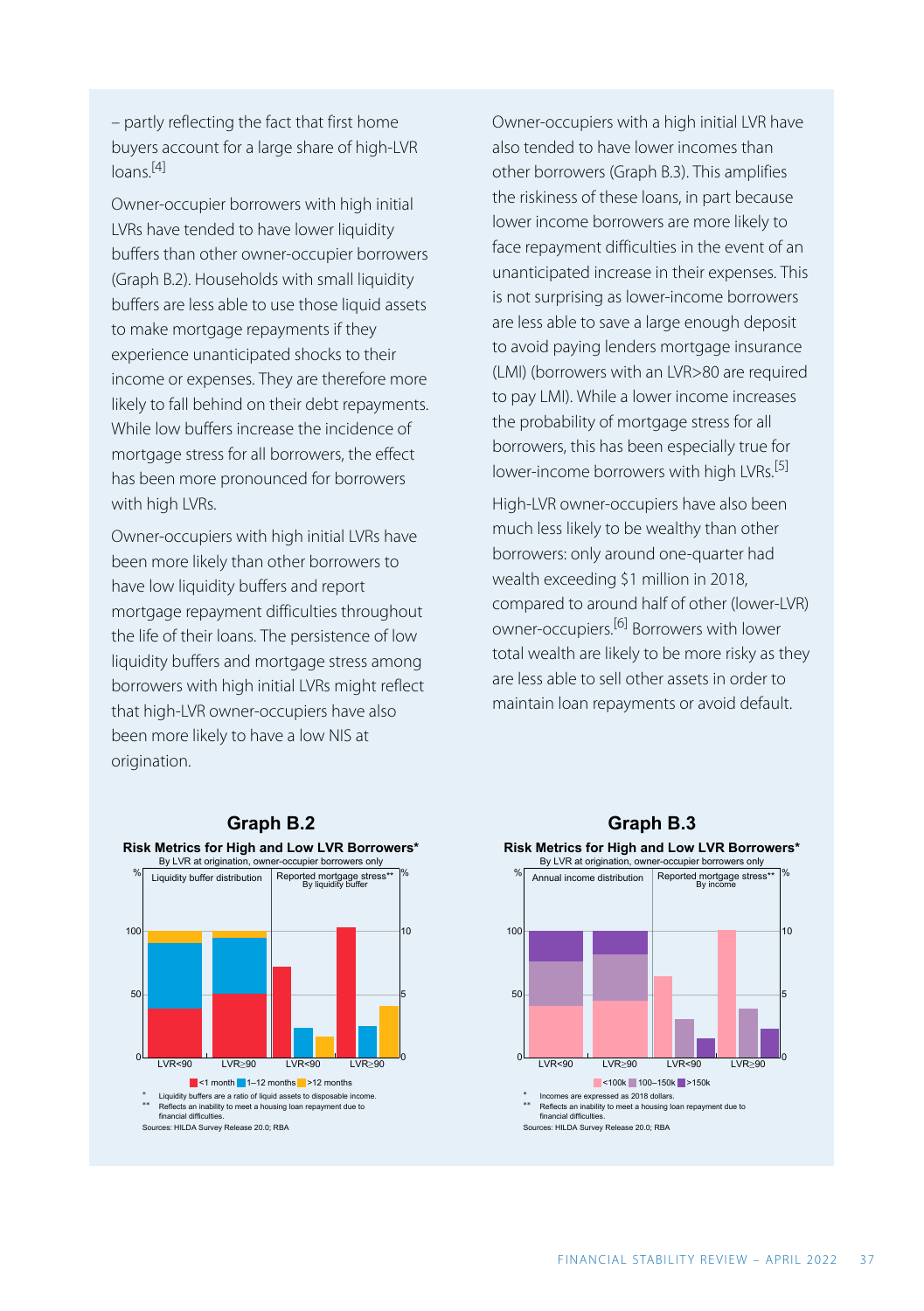### High-DTI borrowers have been more likely to report mortgage stress, but only those with low buffers

<span id="page-3-0"></span>Similar to borrowers with high LVRs, borrowers with high DTIs have been more likely to report mortgage stress than other borrowers.[\[7\]](#page-4-6) However, in contrast to high-LVR borrowers, high-DTI borrowers have tended to have slightly higher liquidity buffers than other borrowers, which mitigates the risks associated with some high-DTI loans (Graph B.4). This is particularly true for investors with high-DTI loans – who are actually more likely to have high liquidity buffers (>12 months of income) than other borrowers. These investors with high-DTI loans and high buffers have, in turn, been less likely to report mortgage repayment difficulties than other borrowers. In contrast, those owner-occupiers and investors with high DTIs and low buffers have been more likely to report mortgage stress than other borrowers.

The income distribution of high-DTI borrowers varies depending on whether the borrower is an owner-occupier or an investor. Overall, owner-occupiers with high-DTI loans

**Graph B.4 Risk Metrics for High and Low DTI Borrowers\*** Liquidity buffer distribution er-occupier  $25$ 50 75 100 **Liquidity buffer distribution** Investor 25 50 75 100 % Reported mortgage stress\*\* Owner-occupier, by buffer % Reported mortgage stress\*\* DTI<6 DTI≥6  $\overline{0}$ 10  $\overline{2}$ Reported mortgage stress DTI<6 DTI≥6 0 10  $\overline{20}$ %  $\blacksquare$  <1 month  $\blacksquare$  1–12 months  $\blacksquare$  >12 months \* DTIs are calculated at loan origination for owner-occupiers, but dynamic DTIs are used for investors as the age of an investment loan – and therefore the borrower's debt and income at origination – is not available. Liquidity buffers are a ratio of liquid assets to disposable income. \*\* Reflects an inability to meet a housing loan repayment due to financial difficulties. Sources: HILDA Survey Release 20.0; RBA

have tended to have lower incomes than other borrowers (Graph B.5). This adds to the risks associated with these loans, as a lower income increases the probability of mortgage stress. In contrast, investors with high DTIs have tended to have higher incomes than owner-occupier borrowers (regardless of their DTIs) but lower incomes than low-DTI investors.

Borrowers with high-DTI loans have tended to be wealthier than other borrowers, which could mitigate the risks associated with some of these loans. This has been particularly true for investors with high-DTI loans, with around three-fifths holding more than \$1 million in net wealth in 2018 compared to around onethird of all indebted households. High-DTI investors are also likely to face fewer barriers to deleveraging by selling their investment properties, further reducing both their probability of default and the lender's loss in the case of default.



## **Graph B.5 Risk Metrics for High and Low DTI Borrowers\***